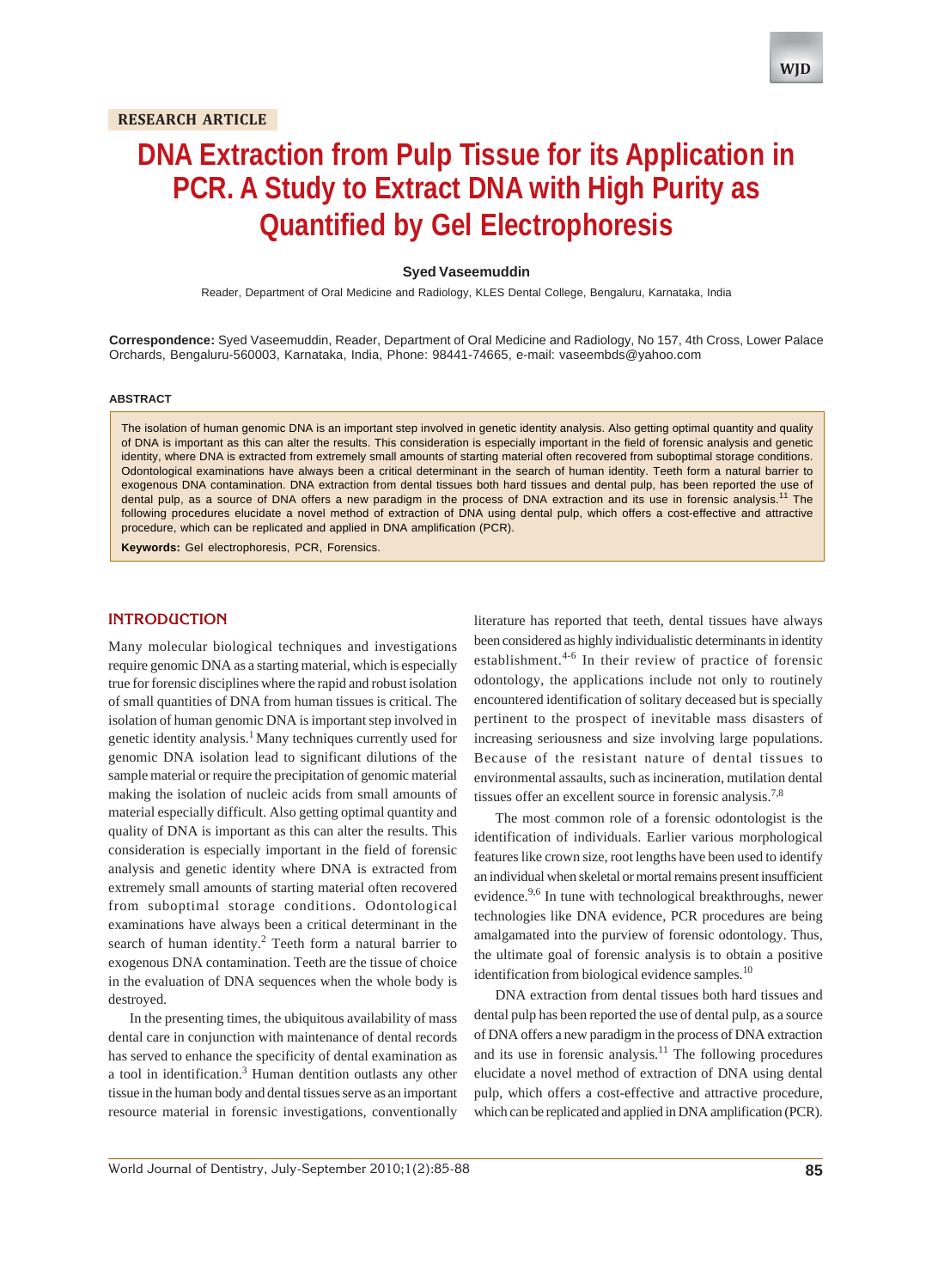## **Objectives**

- 1. Simple cost-effective protocol for DNA isolation and demonstrate utility of pulp as a source of DNA.
- 2. Obtain DNA of high degree of purity.
- 3. Reproducible, simple, and standardized protocol.

## **Methodology**

The teeth utilized in this study were collected from the department of oral and maxillofacial surgery. They were stored in saline immediately after extraction.

Tooth was cleaned using running tap water. Before preparation, the tooth was treated with 80% alcohol for five minutes to remove surface decontamination. The pulp chamber was reached from the occlusal surface using a high-speed air rotor hand piece (30,000 rpm). New burs were utilized for each tooth to reduce the risk of contamination. The powder formed during access opening is removed by a 3 way syringe. Pulp was extirpated using a suitable barbed broach in order to avoid shredding of pulp tissues.

The tissue samples thus obtained were stored in individualized vials with saline at –20°celsius in a refrigeration compartment, which is then transferred to a laboratory for further tests.

DNA isolation was performed according to the standardized protocol<sup>12</sup> with a few modifications to obtain DNA devoid of contaminants and high purity yield.

### **Prepared Solutions**

- 1. *Buffered phenol*: Prepared by adding 8-hydroxyquinolone to redistilled liquefied phenol and 50 mMol of tris base of ph 10.5 and 50 mMol tris chloride of ph 8 and TE buffer (Tris, a common pH buffer, and EDTA, a molecule chelating cations like  $Mg^{2+}$  The purpose of TE buffer is to protect DNA or RNA from degradation.) pH of 8.
- 2. *Phenol*, *chloroform and isomyl alcohol mixture (PCI mixture)* PCI mixture has a corresponding ratio of phenol, chloroform and isomyl alcohol at 25:24:1 ml of PCI mixture was prepared by adding 25 ml of phenol to 24 ml of chloroform and 1 ml of isomyl alcohol.
- 3.  $1 \times SSC$  (*saline-sodium citrate*) *buffer*: 1 ml of  $20 \times SSC$ buffer was diluted with 20 ml of triple distilled, nuclease free water to prepare 20 ml of  $1 \times SSC$  buffer.

# **Stages of DNA Isolation**

- 1. Pulp tissue was ground using a prechilled mortar and pestle, which was maintained at a temperature of –20 degree centigrade before being used. The pulp was ground and 500 mic L of TE buffer was added. The buffer served as a media for transporting the ground pulp.
- 2. The contents in the mortar were transferred into a microfuge tube using Eppendorf micropipettes of 500 mic l capacity.
- 3. 250 mic L of TE buffer was added to the mortar using a micropipette and the contents in the mortar mixed well and this was transferred into the same tube and the tube capped firmly. This step helped in transfer of the remnant tissue and to ensure complete transfer of the sample.
- 4. 1 ml of SSC buffer was added and centrifugation was done for 2 minutes at 12000 rpm in a refrigerated micro centrifuge to separate the components. The result of centrifugation was the formation of a supernatant and a pellet of tissue at the bottom of microfuge tube.
- 5. Following the centrifugation, the supernatant formed was discarded using an Eppendorf micropipette with disposable tips. In order to avoid contamination 375 mic L of 0.2 M sodium acetate was added to the vial and vortexing was done in order to dissolve the formed pellet completely.
- 6. To this 25 mic L of SDS solution (sodium lauryl sulfate) and 5 mic L of proteinase K soln (20 mg/ml), which helps in exclusion of protein contaminants by protein digestion, were added vortex briefly and incubate for 2 hours at 55°C.
- 7. 120 mic L of PCI (phenol, chloroform, isomyl alcohol) was added to the microfuge tube vortexed for 30 seconds centrifuge for 2 minutes at 12000 rpm, phenolic extraction of DNA was done using the PCI mixture following centrifugation an aqueous supernatant containing DNA and a viscous layer consisting mainly of phenol and chloroform is formed at the bottom of tube.
- 8. The aqueous layer was removed carefully with an Eppendorf micropipette to avoid phenol inclusion and transferred to a new 1.5 ml microfuge tube.
- 9. The above two steps were repeated and 1 ml of 100% cold ethanol was added to remove the residues formed.
- 10. The contents gently agitated and incubated for 30 minutes at  $-20^{\circ}$ C.
- 11. Centrifugation done at 4°C for 5 minutes at 12000 rpm.
- 12. The supernatant thus formed was decanted and drained to avoid any ethanol residues.
- 13. 186.4 mic L of 10:1 TE Buffer was added and vortexed and incubated for 10 minutes.
- 14. 14.13.6 mic L of 3 M sodium acetate was added and 100% cold ethanol was added. Centrifugation was done at 4°C at 12000 rpm to wash away residual contaminants.
- 15. The supernatant was decanted and the pellet was rinsed with 1 ml of 80% ethanol centrifuged yet again at 12000 rpm.
- 16. The nucleic acids are found as a pellet or grains on the side of the tube, the supernatant was decanted and the pellet was dried by inverting the tube on a blotting paper.
- 17. The pellet was resuspended in 100 mic L of TE buffer.
- 18. Overnight incubation at 55°C for priming of the DNA for storage and the resultant DNA is stored at a temperature of –20°C in a refrigerated compartment. After the extraction of the nucleic acids (DNA) Electrophoresis is done in order to check the positive finding of presence of DNA on an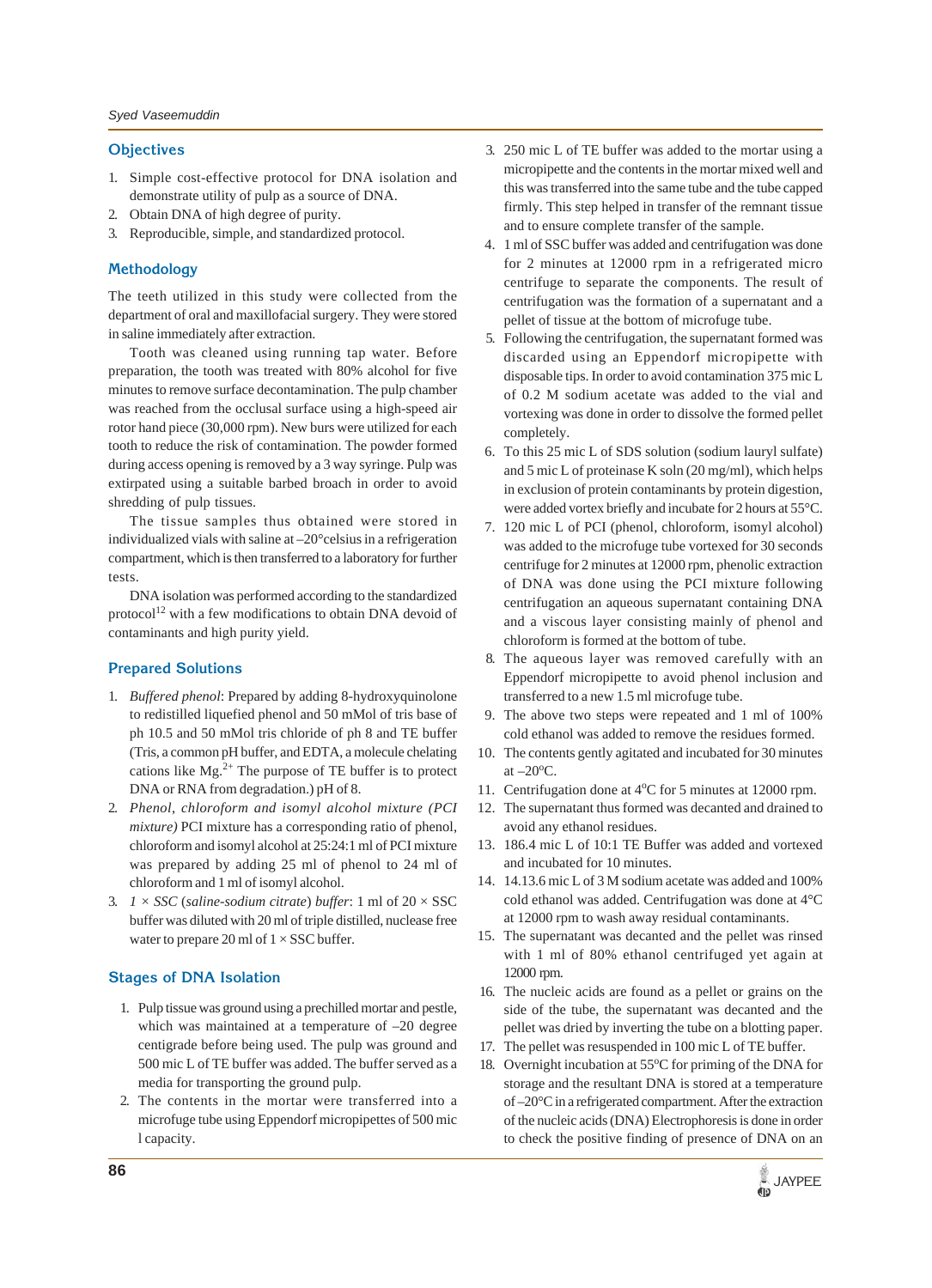agarose gel, this is known as agarose gel electrophoresis and was done as follows.

# **AGAROSE GEL ELECTROPHORESIS**

Electrophoresis is the movement of particles in an electrical field towards one or the other electric poles. Agarose is a purified form of agar gel used in the electrophoretic studies for the separation of charged molecules and serves as a medium for movement of DNA to the opposite pole on application of an electric current.

DNA is a negatively charged molecule and moves by electric current through the matrix of agarose towards the positively charged anode.

# **AGAROSE GEL PREPARATION**

Materials:  $1 \times$  TAE (TAE buffer is a buffer solution containinga mixture of Tris base, acetic acid and EDTA. Buffer, agarose 0.8% gel.

 $1 \times$  TAE buffer is prepared by diluting stock solution of TAE buffer, which is at a concentration of  $50\times$ , by diluting 49 ml of triple distilled water and 1 ml of  $50 \times$  TAE buffer.

### **Gel Preparation**

0.4 gm of agarose was added to 50 ml of  $1 \times$  TAE buffer and heated on an electric mantle till agarose completely melts. This was cooled to the room temperature and ethidium bromide, which is a nucleic acid dye was added, the mixture was then poured into the gel casting trays made of UV transparent plastic. The sample combs used to make wells in the gel are placed gently into the casting tray before the agarose solidified. After the gel was solidified, the combs were removed taking care not to rip off the bottom of the wells.

## **SAMPLE LOADING**

The gel tray was flooded with electrophoresis buffer TAE, and the samples containing 20 mic l of DNA and 5 ML Bromopthalein dye, which acts as a 'Dye front', were pipetted into the sample wells formed by the combs. The lid and power leads were placed on the electrophoresis apparatus and an electric current of 55 voltsis applied for a maximum of 2 hours or till a visible movement of the dye front was seen migrating at least half the length of gel.

Ethidium bromide is used to stain nucleic acid and incorporated into agarose gels prior to gel pouring. Nucleic acid stained with ethidium bromide can be visualized under UV light.

On obtaining a positive finding of DNA, the DNA was quantified using a UV spectrophotometer to check the quantity of DNA and its purity in each case for its use in polymerase chain reaction based amplification.

# **UV QUANTIFICATION**

The procedure was performed using 200 ml silica cuvettes, into which 20 mic l of DNA sample was added and the rest of the

volume, i.e 180 ml was made up by adding TE buffer. Along with each sample, a cuvette with 200 mic l of TE buffer was used as a 'blank' or control, which gives an optical density of 0, hence served to distinguish and assess the samples.

The cuvettes were placed in the Beckman DU 65 spectrophotometer and optical density was read at 260 and 280 nanometers.

The DNA concentration was calculated by measuring the optical density atv 260 multiplied by dilution factor and 50 the samples showed an average concentration of about 60-70 mic gm/l

The purity was calculated by calculating the optical density at 260 to the optical density at 280, a ratio of 1.7:2 was obtained, thus excluding protinaceous or RNA contamination.

# **DISCUSSION**

Forensic applications are being recognized in a greater number today as it has been widely accepted to be valuable evidence in medico legal identification in mass disasters. DNA analysis and identifying an individual from the remains caused a great revolution in the field of forensics.13,14 DNA as a material for amplification procedures in recognition of gender, age and other determinants of identity is now being routinely performed.

Around 20% of the whole human DNA consists of a sequence of nucleic acids, which are very likely to repeat. This is also called as a satellite DNA. The human genome contains at least several predominant satellite DNA sequences. The number of copies of a satellite DNA varies over a wide range so that remarkable comparisons can be identified that discriminate between two persons. This biological discovery has led to a strategy and technology sufficient to discriminate between siblings and between siblings and their parents.<sup>14</sup>

One of the perplexing factors encountered has been the standardization and optimization of evidence material when the available tissue samples are contaminated or very less.<sup>1</sup> In a previous study, which utilized DNA samples of tooth and soft tissue, it was shown that DNA samples extracted from tooth were easily amplified with PCR as DNA samples from tissues contained a PCR inhibitor, which was removed on further dilution.

The above study was performed to arrive at a reproducible, reliable and cost-effective procedure of DNA isolation. DNA extraction from dental tissues has been reported in literature. A considerable amount of research has also been done on the effect of storage conditions and period on the end results.11,15-17 Our study shows that normal saline serves as an excellent source of storage media.

The pulp tissue was subjected to phenolic extraction though commonly used is fraught with short comings as the phenol and chloroform, SDS solutions are potent PCR inhibitors, two modifications were done to the standard procedure during the course of isolation:

- 1. Centrifugation and vortexing cycles were extended for homogenization.
- 2. Subjected to longer centrifugation after addition of cold ethanol and 3M sodium acetate.